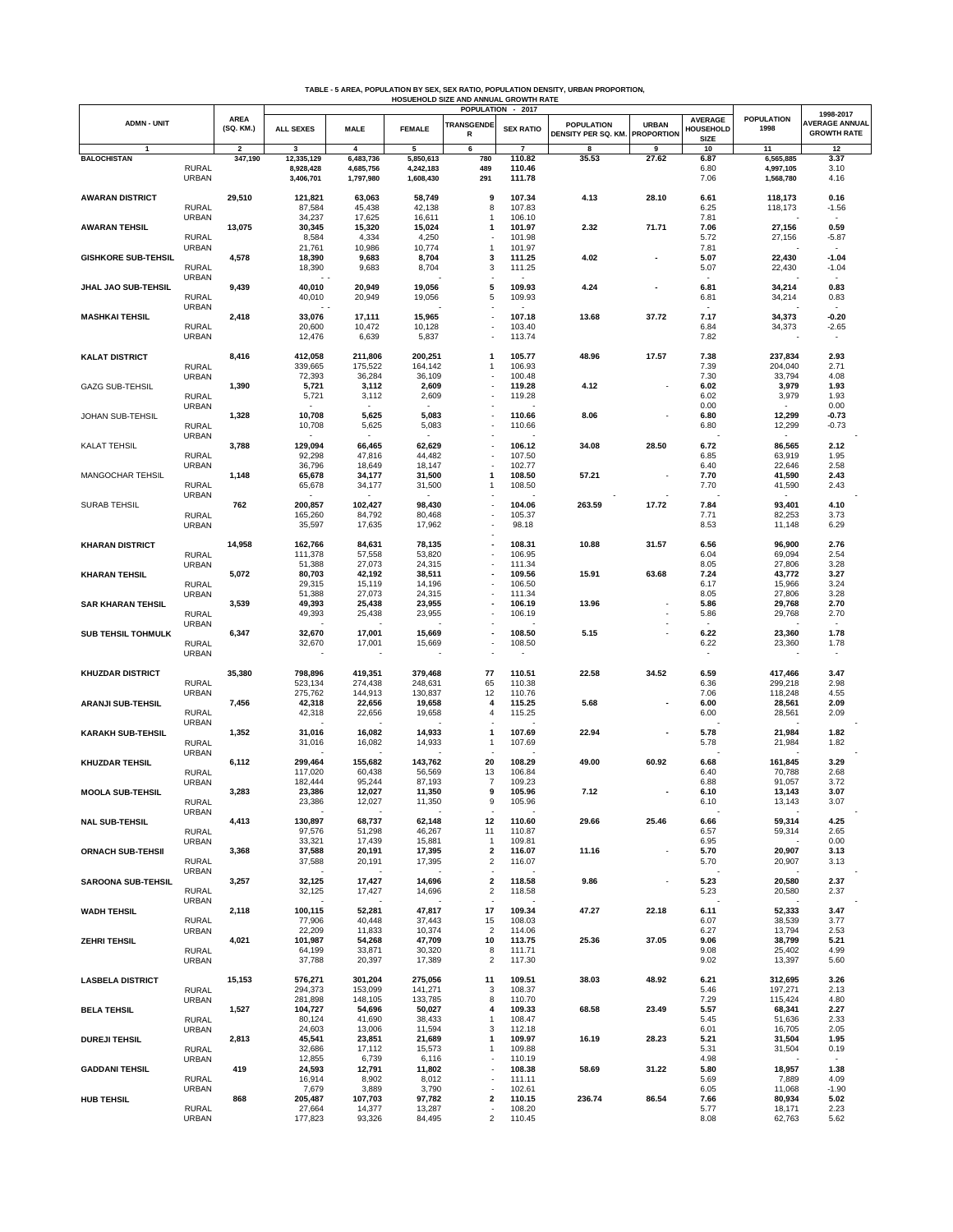|                             |                              |                                  |                    |                          |                          |                               | POPULATION - 2017                  |                                          |                                   |                                            |                           | 1998-2017                                   |
|-----------------------------|------------------------------|----------------------------------|--------------------|--------------------------|--------------------------|-------------------------------|------------------------------------|------------------------------------------|-----------------------------------|--------------------------------------------|---------------------------|---------------------------------------------|
| <b>ADMN - UNIT</b>          |                              | <b>AREA</b><br>(SQ. KM.)         | <b>ALL SEXES</b>   | <b>MALE</b>              | <b>FEMALE</b>            | <b>TRANSGENDE</b><br>R        | <b>SEX RATIO</b>                   | <b>POPULATION</b><br>DENSITY PER SQ. KM. | <b>URBAN</b><br><b>PROPORTION</b> | <b>AVERAGE</b><br>HOUSEHOLD<br><b>SIZE</b> | <b>POPULATION</b><br>1998 | <b>AVERAGE ANNUAL</b><br><b>GROWTH RATE</b> |
| <b>KANRAJ TEHSIL</b>        |                              | $\overline{\mathbf{2}}$<br>1,190 | 3                  | 4                        | 5                        | 6                             | $\overline{\phantom{a}}$<br>124.52 | 8<br>10.41                               | 9                                 | 10<br>4.16                                 | 11                        | 12<br>2.25                                  |
|                             | <b>RURAL</b>                 |                                  | 12,389<br>12,389   | 6,871<br>6,871           | 5,518<br>5,518           | $\qquad \qquad \blacksquare$  | 124.52                             |                                          |                                   | 4.16                                       | 8,116<br>8,116            | 2.25                                        |
|                             | <b>URBAN</b>                 |                                  |                    |                          |                          |                               |                                    |                                          |                                   |                                            |                           | $\sim$                                      |
| <b>LAKHRA TEHSIL</b>        | <b>RURAL</b>                 | 1,954                            | 35,495<br>35,495   | 18,094<br>18,094         | 17,400<br>17,400         | 1<br>1                        | 103.99<br>103.99                   | 18.17                                    |                                   | 6.06<br>6.06                               | 25,474<br>25,474          | 1.76<br>1.76                                |
|                             | <b>URBAN</b>                 |                                  |                    |                          |                          |                               |                                    |                                          |                                   |                                            |                           | $\overline{\phantom{a}}$                    |
| <b>LIARI TEHSIL</b>         | <b>RURAL</b>                 | 2,010                            | 11,730<br>11,730   | 5,990<br>5,990           | 5,740<br>5,740           |                               | 104.36<br>104.36                   | 5.84                                     |                                   | 4.74<br>4.74                               | 7,846<br>7,846            | 2.14<br>2.14                                |
|                             | <b>URBAN</b>                 |                                  |                    |                          |                          |                               |                                    |                                          |                                   |                                            |                           |                                             |
| SONMIANI/WINDER TEHSIL      |                              | 2,616                            | 64,019             | 33,220                   | 30,797                   | 2                             | 107.87                             | 24.47                                    | 46.10                             | 6.11                                       | 31,799                    | 3.74                                        |
|                             | <b>RURAL</b><br><b>URBAN</b> |                                  | 34,504<br>29,515   | 17,867<br>15,353         | 16,637<br>14,160         | $\overline{\mathbf{c}}$       | 107.39<br>108.43                   |                                          |                                   | 5.74<br>6.63                               | 20,230<br>11,569          | 2.84<br>5.04                                |
| <b>UTHAL TEHSIL</b>         |                              | 1,756                            | 72,290             | 37,988                   | 34,301                   | 1                             | 110.75                             | 41.17                                    | 40.70                             | 5.88                                       | 39,724                    | 3.20                                        |
|                             | <b>RURAL</b>                 |                                  | 42,867             | 22,196                   | 20,671                   |                               | 107.38                             |                                          |                                   | 5.35                                       | 26,405                    | 2.58                                        |
|                             | <b>URBAN</b>                 |                                  | 29,423             | 15,792                   | 13,630                   | 1                             | 115.86                             |                                          |                                   | 6.92                                       | 13,319                    | 4.25                                        |
| <b>MASTUNG DISTRICT</b>     |                              | 3,308                            | 265,676            | 137,504                  | 128,169                  | 3                             | 107.28                             | 80.31                                    | 13.17                             | 6.84                                       | 150,039                   | 3.05                                        |
|                             | <b>RURAL</b>                 |                                  | 230,679            | 119,654                  | 111,022                  | 3                             | 107.78                             |                                          |                                   | 6.81                                       | 125,908                   | 3.23                                        |
| <b>DASHT TEHSIL</b>         | <b>URBAN</b>                 | 1,047                            | 34,997<br>64,765   | 17,850<br>34,040         | 17,147<br>30,722         | 3                             | 104.10<br>110.80                   | 61.86                                    |                                   | 7.00<br>6.34                               | 24,131<br>24,570          | 1.97<br>5.22                                |
|                             | <b>RURAL</b>                 |                                  | 64,765             | 34,040                   | 30,722                   | 3                             | 110.80                             |                                          |                                   | 6.34                                       | 24,570                    | 5.22                                        |
|                             | <b>URBAN</b>                 |                                  |                    |                          |                          |                               |                                    |                                          |                                   |                                            |                           |                                             |
| KHAD KOCHA SUB-TEHSIL       | <b>RURAL</b>                 | 640                              | 38,860<br>38,860   | 20,265<br>20,265         | 18,595<br>18,595         | ÷,                            | 108.98<br>108.98                   | 60.72                                    |                                   | 6.54<br>6.54                               | 19,262<br>19,262          | 3.76<br>3.76                                |
|                             | <b>URBAN</b>                 |                                  |                    |                          |                          |                               |                                    |                                          |                                   |                                            |                           |                                             |
| <b>KIRDGAP SUB-TEHSIL</b>   |                              | 929                              | 28,624             | 14,682                   | 13,942                   |                               | 105.31                             | 30.81                                    |                                   | 6.40                                       | 24,214                    | 0.88                                        |
|                             | <b>RURAL</b>                 |                                  | 28,624             | 14,682                   | 13,942                   |                               | 105.31                             |                                          |                                   | 6.40                                       | 24,214                    | 0.88                                        |
| <b>MASTUNG TEHSIL</b>       | <b>URBAN</b>                 | 692                              | 133,427            | 68,517                   | 64,910                   |                               | 105.56                             | 192.81                                   | 26.23                             | 7.32                                       | 81,993                    | 2.59                                        |
|                             | <b>RURAL</b>                 |                                  | 98,430             | 50,667                   | 47,763                   |                               | 106.08                             |                                          |                                   | 7.44                                       | 57,862                    | 2.83                                        |
|                             | <b>URBAN</b>                 |                                  | 34,997             | 17,850                   | 17,147                   | $\overline{\phantom{a}}$      | 104.10                             |                                          |                                   | 7.00                                       | 24,131                    | 1.97                                        |
| <b>WASHUK DISTRICT</b>      |                              | 33,093                           | 175,712            | 91,841                   | 83,870                   | 1                             | 109.50                             | 5.31                                     | 12.43                             | 5.60                                       | 110,009                   | 2.49                                        |
|                             | <b>RURAL</b>                 |                                  | 153,877            | 80,434                   | 73,442                   | $\mathbf{1}$                  | 109.52                             |                                          |                                   | 5.62                                       | 110,009                   | 1.78                                        |
|                             | <b>URBAN</b>                 |                                  | 21,835             | 11,407                   | 10,428                   |                               | 109.39                             |                                          |                                   | 5.45                                       |                           |                                             |
| BESIMA SUB-TEHSIL           |                              | 6,014                            | 40,266             | 21,513                   | 18,753                   |                               | 114.72                             | 6.70                                     |                                   | 6.66                                       | 16,740                    | 4.72                                        |
|                             | <b>RURAL</b><br><b>URBAN</b> |                                  | 40,266             | 21,513                   | 18,753                   |                               | 114.72                             |                                          |                                   | 6.66                                       | 16,740                    | 4.72                                        |
| MASHKHEL SUB-TEHSIL         |                              | 11,663                           | 38,634             | 20,219                   | 18,414                   | 1                             | 109.80                             | 3.31                                     |                                   | 4.97                                       | 29,844                    | 1.37                                        |
|                             | <b>RURAL</b>                 |                                  | 38,634             | 20,219                   | 18,414                   | -1                            | 109.80                             |                                          |                                   | 4.97                                       | 29,844                    | 1.37                                        |
|                             | <b>URBAN</b>                 |                                  |                    |                          |                          |                               |                                    |                                          |                                   |                                            |                           |                                             |
| <b>NAG SUB-TEHSIL</b>       | <b>RURAL</b>                 | 4,338                            | 34,477<br>34,477   | 17,743<br>17,743         | 16,734<br>16,734         |                               | 106.03<br>106.03                   | 7.95                                     |                                   | 5.43<br>5.43                               | 19,956<br>19,956          | 2.91<br>2.91                                |
|                             | <b>URBAN</b>                 |                                  |                    |                          | $\sim$                   |                               |                                    |                                          |                                   |                                            | $\sim$                    |                                             |
| SHAHGORI SUB-TEHSIL         |                              | 3,584                            | 27,548             | 14,332                   | 13,216                   |                               | 108.44                             | 7.69                                     |                                   | 5.19                                       | 19,641                    | 1.79                                        |
|                             | <b>RURAL</b>                 |                                  | 27,548             | 14,332                   | 13,216                   |                               | 108.44                             |                                          |                                   | 5.19                                       | 19,641                    | 1.79                                        |
| <b>WASHUK SUB-TEHSIL</b>    | <b>URBAN</b>                 | 7,494                            | 34,787             | 18,034                   | 16,753                   |                               | 107.65                             | 4.64                                     | 62.77                             | 5.89                                       | 23,828                    | 2.01                                        |
|                             | <b>RURAL</b>                 |                                  | 12,952             | 6,627                    | 6,325                    |                               | 104.77                             |                                          |                                   | 6.81                                       | 23,828                    | $-3.15$                                     |
|                             | <b>URBAN</b>                 |                                  | 21,835             | 11,407                   | 10,428                   |                               | 109.39                             |                                          |                                   | 5.45                                       | 0                         | 0.00                                        |
|                             |                              | 12,637                           | 262,253            | 141,116                  | 121,120                  | 17                            | 116.51                             | 20.75                                    | 61.31                             | 6.36                                       | 185,498                   | 1.84                                        |
| <b>GWADAR DISTRICT</b>      | <b>RURAL</b>                 |                                  | 101,474            | 53,299                   | 48,173                   | $\overline{2}$                | 110.64                             |                                          |                                   | 5.80                                       | 85,346                    | 0.91                                        |
|                             | <b>URBAN</b>                 |                                  | 160,779            | 87,817                   | 72,947                   | 15                            | 120.38                             |                                          |                                   | 6.79                                       | 100,152                   | 2.52                                        |
| <b>GWADAR TEHSIL</b>        | <b>RURAL</b>                 | 2,590                            | 137,695<br>47,494  | 74,724<br>24,823         | 62,963<br>22,670         | 8<br>1                        | 118.68<br>109.50                   | 53.16                                    | 65.51                             | 6.50<br>5.93                               | 72,614<br>27,593          | 3.42<br>2.89                                |
|                             | <b>URBAN</b>                 |                                  | 90,201             | 49,901                   | 40,293                   | $\overline{7}$                | 123.85                             |                                          |                                   | 6.86                                       | 45,021                    | 3.72                                        |
| <b>JIWANI TEHSIL</b>        |                              | 454                              | 26,691             | 13,851                   | 12,836                   | 4                             | 107.91                             | 58.79                                    | 68.44                             | 5.99                                       | 19,788                    | 1.58                                        |
|                             | <b>RURAL</b><br><b>URBAN</b> |                                  | 8,423<br>18,268    | 4,340<br>9,511           | 4,083<br>8,753           | 4                             | 106.29<br>108.66                   |                                          |                                   | 5.75<br>6.10                               | 5,716<br>14,072           | 2.06<br>1.38                                |
| <b>ORMARA TEHSIL</b>        |                              | 2,796                            | 25,634             | 14,151                   | 11,483                   |                               | 123.23                             | 9.17                                     | 69.26                             | 5.34                                       | 18,848                    | 1.63                                        |
|                             | <b>RURAL</b>                 |                                  | 7,881              | 4,150                    | 3,731                    |                               | 111.23                             |                                          |                                   | 5.24                                       | 7,327                     | 0.38                                        |
| <b>PASNI TEHSIL</b>         | <b>URBAN</b>                 | 4,822                            | 17,753<br>61,347   | 10,001<br>32,559         | 7,752<br>28,783          | 5                             | 129.01<br>113.12                   | 12.72                                    | 56.33                             | 5.40<br>7.04                               | 11,521<br>56,902          | 2.30<br>0.40                                |
|                             | RURAL                        |                                  | 26,790             | 14,155                   | 12,634                   |                               | 112.04                             |                                          |                                   | 6.02                                       | 27,364                    | -0.11                                       |
|                             | URBAN                        |                                  | 34,557             | 18,404                   | 16,149                   | 4                             | 113.96                             |                                          |                                   | 8.15                                       | 29,538                    | 0.83                                        |
| SUNTSER SUB-TEHSIL          | <b>RURAL</b>                 | 1,975                            | 10,886<br>10,886   | 5,831<br>5,831           | 5,055<br>5,055           |                               | 115.35<br>115.35                   | 5.51                                     |                                   | 5.31<br>5.31                               | 17,346<br>17,346          | $-2.42$<br>$-2.42$                          |
|                             | <b>URBAN</b>                 |                                  | $\sim$             | $\overline{\phantom{a}}$ | $\overline{\phantom{a}}$ | J.                            | $\overline{\phantom{a}}$           |                                          |                                   | $\overline{\phantom{a}}$                   |                           | $\overline{\phantom{a}}$                    |
|                             |                              |                                  |                    |                          |                          |                               |                                    |                                          |                                   |                                            |                           |                                             |
| <b>KECH DISTRICT</b>        | <b>RURAL</b>                 | 22,539                           | 907,182<br>605,162 | 492,878<br>327,327       | 414,202<br>277,773       | 102<br>62                     | 118.99<br>117.84                   | 40.25                                    | 33.29                             | 6.58<br>6.65                               | 413,204<br>344,601        | 4.22<br>3.00                                |
|                             | <b>URBAN</b>                 |                                  | 302,020            | 165,551                  | 136,429                  | 40                            | 121.35                             |                                          |                                   | 6.45                                       | 68,603                    | 8.10                                        |
| <b>BALNIGORE SUB-TEHSIL</b> |                              | 1,238                            | 44,595             | 23,222                   | 21,373                   |                               | 108.65                             | 36.02                                    |                                   | 6.19                                       | 19,560                    | 4.42                                        |
|                             | <b>RURAL</b><br><b>URBAN</b> |                                  | 44,595             | 23,222                   | 21,373                   |                               | 108.65                             |                                          |                                   | 6.19                                       | 19,560                    | 4.42                                        |
| <b>BULAIDA SUB-TEHSIL</b>   |                              | 1,997                            | 77,148             | 41,872                   | 35,265                   | 11                            | 118.74                             | 38.63                                    | 51.65                             | 7.13                                       | 35,251                    | 4.20                                        |
|                             | <b>RURAL</b>                 |                                  | 37,302             | 20,624                   | 16,673                   | 5                             | 123.70                             |                                          |                                   | 7.47                                       | 35,251                    | 0.30                                        |
|                             | <b>URBAN</b>                 | 2,486                            | 39,846<br>76,470   | 21,248<br>41,008         | 18,592<br>35,459         | 6<br>3                        | 114.29<br>115.65                   | 30.76                                    |                                   | 6.84<br>6.86                               | 39,061                    | 3.59                                        |
| <b>DASHT SUB-TEHSIL</b>     | <b>RURAL</b>                 |                                  | 76,470             | 41,008                   | 35,459                   | 3                             | 115.65                             |                                          |                                   | 6.86                                       | 39,061                    | 3.59                                        |
|                             | <b>URBAN</b>                 |                                  |                    |                          |                          | J.                            |                                    |                                          |                                   | ٠                                          |                           |                                             |
| <b>HOSHAB SUB-TEHSIL</b>    |                              | 2,213                            | 52,947             | 30,389                   | 22,549                   | 9                             | 134.77                             | 23.93                                    |                                   | 6.55                                       | 37,819                    | 1.78                                        |
|                             | <b>RURAL</b><br><b>URBAN</b> |                                  | 52,947             | 30,389                   | 22,549                   | 9<br>$\overline{\phantom{a}}$ | 134.77                             |                                          |                                   | 6.55<br>$\sim$                             | 37,819                    | 1.78<br>$\sim$                              |
| <b>KECH (TURBAT) TEHSIL</b> |                              | 9,742                            | 416,608            | 228,779                  | 187,771                  | 58                            | 121.84                             | 42.76                                    | 51.33                             | 6.13                                       | 157,142                   | 5.26                                        |
|                             | <b>RURAL</b>                 |                                  | 202,777            | 110,066                  | 92,685                   | 26                            | 118.75                             |                                          |                                   | 6.12                                       | 88,539                    | 4.45                                        |
| <b>MAND SUB-TEHSIL</b>      | URBAN                        | 1,456                            | 213,831<br>50,995  | 118,713<br>27,158        | 95,086<br>23,835         | 32<br>$\mathbf{2}$            | 124.85<br>113.94                   | 35.02                                    |                                   | 6.14<br>6.00                               | 68,603<br>35,281          | 6.15<br>1.95                                |
|                             | <b>RURAL</b>                 |                                  | 50,995             | 27,158                   | 23,835                   | $\overline{\mathbf{c}}$       | 113.94                             |                                          |                                   | 6.00                                       | 35,281                    | 1.95                                        |
|                             | <b>URBAN</b>                 |                                  |                    |                          |                          |                               |                                    |                                          |                                   |                                            |                           |                                             |
| <b>TUMP SUB-TEHSIL</b>      | <b>RURAL</b>                 | 1,945                            | 146,008<br>97,665  | 79,412<br>53,822         | 66,580<br>43,829         | 16<br>14                      | 119.27<br>122.80                   | 75.07                                    | 33.11                             | 7.81<br>7.83                               | 51,234<br>51,234          | 5.66<br>3.45                                |
|                             | <b>URBAN</b>                 |                                  | 48,343             | 25,590                   | 22,751                   | $\boldsymbol{2}$              | 112.48                             |                                          |                                   | 7.77                                       |                           |                                             |
| <b>ZAMORAN SUB-TEHSIL</b>   |                              | 1,462                            | 42,411             | 21,038                   | 21,370                   | 3                             | 98.45                              | 29.01                                    |                                   | 7.70                                       | 37,856                    | 0.60                                        |
|                             | <b>RURAL</b><br><b>URBAN</b> |                                  | 42,411             | 21,038                   | 21,370                   | 3<br>$\overline{\phantom{a}}$ | 98.45                              |                                          |                                   | 7.70<br>$\sim$                             | 37,856                    | 0.60<br>٠                                   |
|                             |                              |                                  |                    |                          |                          |                               |                                    |                                          |                                   |                                            |                           |                                             |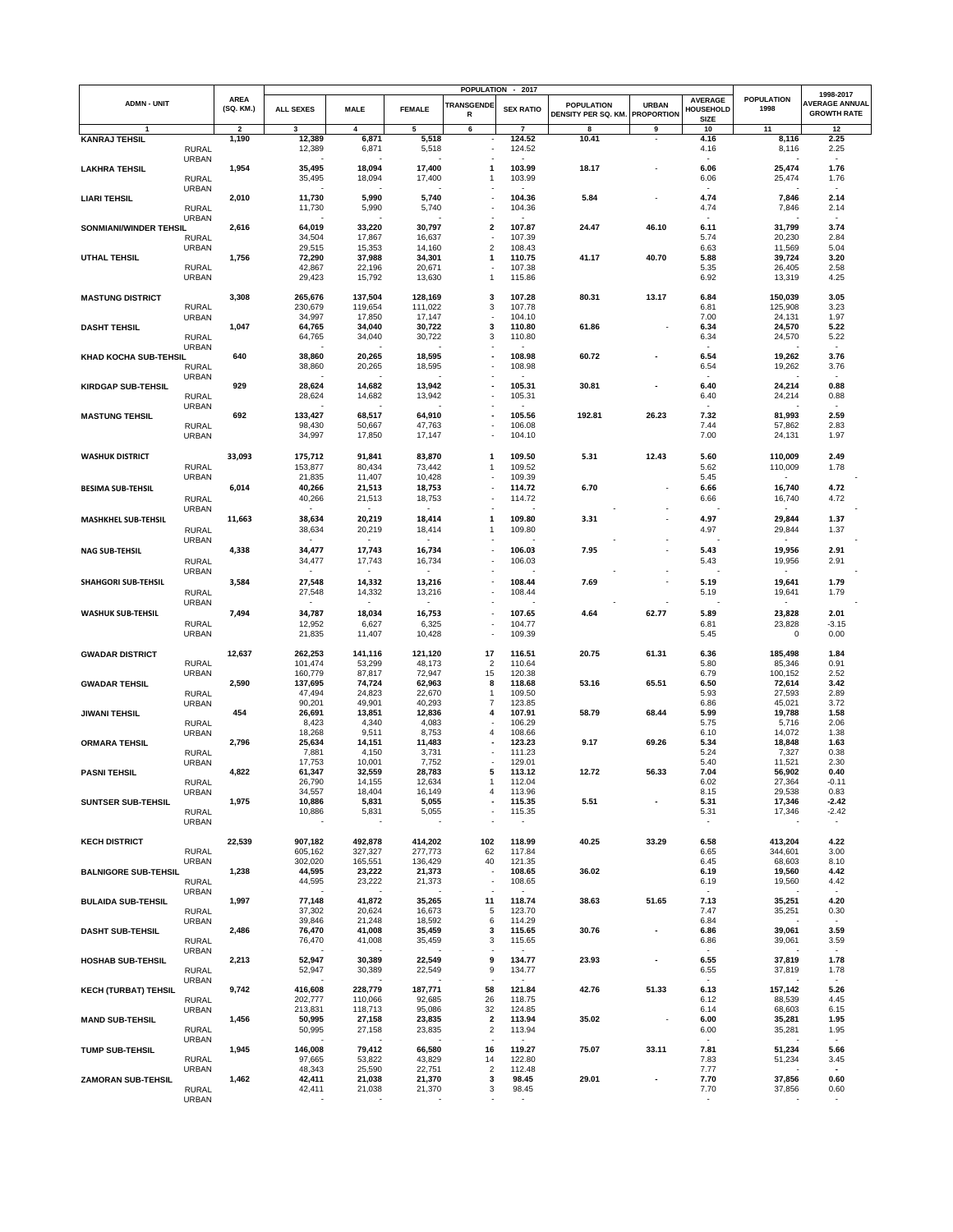|                            |                              |                          |                    |                    |                    |                                          | POPULATION - 2017 |                                          |                                   |                                                   |                           | 1998-2017                                   |
|----------------------------|------------------------------|--------------------------|--------------------|--------------------|--------------------|------------------------------------------|-------------------|------------------------------------------|-----------------------------------|---------------------------------------------------|---------------------------|---------------------------------------------|
| <b>ADMN - UNIT</b>         |                              | <b>AREA</b><br>(SQ. KM.) | <b>ALL SEXES</b>   | <b>MALE</b>        | <b>FEMALE</b>      | <b>TRANSGENDE</b><br>R                   | <b>SEX RATIO</b>  | <b>POPULATION</b><br>DENSITY PER SQ. KM. | <b>URBAN</b><br><b>PROPORTION</b> | <b>AVERAGE</b><br><b>HOUSEHOLD</b><br><b>SIZE</b> | <b>POPULATION</b><br>1998 | <b>AVERAGE ANNUAL</b><br><b>GROWTH RATE</b> |
| $\mathbf{1}$               |                              | $\overline{\mathbf{2}}$  | $\mathbf{3}$       | 4                  | 5                  | 6                                        | $\overline{7}$    | 8                                        | 9                                 | 10                                                | 11                        | 12                                          |
| <b>PANJGUR DISTRICT</b>    | <b>RURAL</b>                 | 16,891                   | 315,353<br>234,942 | 166,379<br>123,512 | 148,952<br>111,411 | 22<br>19                                 | 111.70<br>110.86  | 18.67                                    | 25.50                             | 7.38<br>7.50                                      | 234,051<br>212,754        | 1.58<br>0.52                                |
|                            | <b>URBAN</b>                 |                          | 80,411             | 42,867             | 37,541             | 3                                        | 114.19            |                                          |                                   | 7.07                                              | 21,297                    | 7.23                                        |
| <b>GICHK SUB-TEHSIL</b>    |                              | 8,387                    | 16,646             | 8,967              | 7,676              | 3                                        | 116.82            | 1.98                                     |                                   | 8.37                                              | 22,568                    | $-1.59$                                     |
|                            | <b>RURAL</b>                 |                          | 16,646             | 8,967              | 7,676              | 3                                        | 116.82            |                                          |                                   | 8.37                                              | 22,568                    | $-1.59$                                     |
|                            | <b>URBAN</b>                 |                          |                    |                    |                    |                                          |                   |                                          |                                   |                                                   |                           | $\sim$                                      |
| <b>GOWARGO TEHSIL</b>      |                              | 1,471                    | 16,329             | 8,424              | 7,905              | ٠                                        | 106.57            | 11.10                                    |                                   | 5.70                                              | 24,377                    | $-2.08$                                     |
|                            | <b>RURAL</b><br><b>URBAN</b> |                          | 16,329             | 8,424              | 7,905              |                                          | 106.57            |                                          |                                   | 5.70                                              | 24,377                    | $-2.08$<br>$\sim$                           |
| <b>PANJGUR TEHSIL</b>      |                              | 3,655                    | 259,163            | 136,327            | 122,820            | 16                                       | 111.00            | 70.91                                    | 31.03                             | 7.39                                              | 168,268                   | 2.29                                        |
|                            | <b>RURAL</b>                 |                          | 178,752            | 93,460             | 85,279             | 13                                       | 109.59            |                                          |                                   | 7.54                                              | 146,971                   | 1.03                                        |
|                            | URBAN                        |                          | 80,411             | 42,867             | 37,541             | 3                                        | 114.19            |                                          |                                   | 7.07                                              | 21,297                    | 7.23                                        |
| <b>PAROME TEHSIL</b>       |                              | 3,378                    | 23,215             | 12,661             | 10,551             | 3                                        | 120.00            | 6.87                                     |                                   | 8.49                                              | 18,838                    | 1.10                                        |
|                            | <b>RURAL</b><br>URBAN        |                          | 23,215             | 12,661             | 10,551             | 3                                        | 120.00            |                                          |                                   | 8.49                                              | 18,838                    | 1.10                                        |
|                            |                              |                          |                    |                    |                    |                                          |                   |                                          |                                   |                                                   |                           |                                             |
| JAFFARABAD DISTRICT        |                              | 1,643                    | 513,972            | 262,872            | 251,047            | 53                                       | 104.71            | 312.83                                   | 30.68                             | 6.46                                              | 291,290                   | 3.03                                        |
|                            | <b>RURAL</b>                 |                          | 356,261            | 182,378            | 173,838            | 45                                       | 104.91            |                                          |                                   | 6.35                                              | 213,973                   | 2.71                                        |
|                            | <b>URBAN</b>                 |                          | 157,711            | 80,494             | 77,209             | 8                                        | 104.25            |                                          |                                   | 6.72                                              | 77,317                    | 3.82                                        |
| <b>GANDHAKA TEHSIL</b>     |                              | 554                      | 74,881             | 38,209             | 36,650             | 22                                       | 104.25            | 135.16                                   |                                   | 5.93                                              | 52,767                    | 1.86                                        |
|                            | <b>RURAL</b><br><b>URBAN</b> |                          | 74,881             | 38,209             | 36,650             | 22<br>$\overline{\phantom{a}}$           | 104.25            |                                          |                                   | 5.93                                              | 52,767                    | 1.86<br>$\sim$                              |
| <b>JHAT PAT TEHSIL</b>     |                              | 690                      | 253,107            | 130,000            | 123,077            | 30                                       | 105.62            | 366.82                                   | 31.99                             | 6.48                                              | 131,060                   | 3.52                                        |
|                            | <b>RURAL</b>                 |                          | 172,149            | 88,378             | 83,749             | 22                                       | 105.53            |                                          |                                   | 6.37                                              | 92,689                    | 3.31                                        |
|                            | <b>URBAN</b>                 |                          | 80,958             | 41,622             | 39,328             | 8                                        | 105.83            |                                          |                                   | 6.75                                              | 38,371                    | 4.00                                        |
| USTA MUHAMMAD TEHSIL       |                              | 399                      | 185,984            | 94,663             | 91,320             | 1<br>$\mathbf{1}$                        | 103.66<br>104.40  | 466.13                                   | 41.27                             | 6.67<br>6.65                                      | 107,463                   | 2.92<br>2.48                                |
|                            | <b>RURAL</b><br>URBAN        |                          | 109,231<br>76,753  | 55,791<br>38,872   | 53,439<br>37,881   |                                          | 102.62            |                                          |                                   | 6.69                                              | 68,517<br>38,946          | 3.63                                        |
| <b>JHAL MAGSI DISTRICT</b> |                              | 3,615                    | 148,900            | 76,726             | 72,173             | 1                                        | 106.31            | 41.19                                    | 5.25                              | 5.95                                              | 109,941                   | 1.61                                        |
|                            | <b>RURAL</b>                 |                          | 141,085            | 72,768             | 68,317             |                                          | 106.52            |                                          |                                   | 5.94                                              | 101,844                   | 1.73                                        |
|                            | <b>URBAN</b>                 |                          | 7,815              | 3,958              | 3,856              | 1                                        | 102.65            |                                          |                                   | 6.26                                              | 8,097                     | $-0.19$                                     |
| <b>GANDAWA TEHSIL</b>      |                              | 1,344                    | 51,180             | 26,282             | 24,897             | $\mathbf{1}$                             | 105.56            | 38.08                                    | 15.27                             | 6.08                                              | 34,791                    | 2.05                                        |
|                            | <b>RURAL</b>                 |                          | 43,365<br>7,815    | 22,324<br>3,958    | 21,041<br>3,856    | $\mathbf{1}$                             | 106.10<br>102.65  |                                          |                                   | 6.05<br>6.26                                      | 26,694<br>8,097           | 2.58<br>$-0.19$                             |
| <b>JHAL MAGSI TEHSIL</b>   | <b>URBAN</b>                 | 1,679                    | 88,279             | 45,604             | 42,675             |                                          | 106.86            | 52.58                                    |                                   | 5.86                                              | 63,588                    | 1.74                                        |
|                            | <b>RURAL</b>                 |                          | 88,279             | 45,604             | 42,675             |                                          | 106.86            |                                          |                                   | 5.86                                              | 63,588                    | 1.74                                        |
|                            | <b>URBAN</b>                 |                          |                    |                    |                    |                                          |                   |                                          |                                   | ۰.                                                |                           | $\sim$                                      |
| <b>MIRPUR SUB-TEHSIL</b>   |                              | 592                      | 9,441              | 4,840              | 4,601              |                                          | 105.19            | 15.95                                    |                                   | 6.21                                              | 11,562                    | $-1.06$                                     |
|                            | <b>RURAL</b>                 |                          | 9,441              | 4,840              | 4,601              |                                          | 105.19            |                                          |                                   | 6.21                                              | 11,562                    | $-1.06$                                     |
| <b>KACHHI DISTRICT</b>     | <b>URBAN</b>                 | 5,682                    | 309,932            | 164,291            | 145,633            | 8                                        | 112.81            | 54.55                                    | 16.45                             | 7.47                                              | 255,480                   | $\sim$<br>1.02                              |
|                            | <b>RURAL</b>                 |                          | 258,952            | 137,461            | 121,486            | 5                                        | 113.15            |                                          |                                   | 7.49                                              | 215,993                   | 0.96                                        |
|                            | <b>URBAN</b>                 |                          | 50,980             | 26,830             | 24,147             | 3                                        | 111.1             |                                          |                                   | 7.34                                              | 39,487                    | 1.35                                        |
| <b>BALANARI SUB-TEHSIL</b> |                              | 402                      | 43,341             | 22,595             | 20,746             |                                          | 108.9             | 107.81                                   |                                   | 6.13                                              | 39,597                    | 0.48                                        |
|                            | <b>RURAL</b>                 |                          | 43,341             | 22,595             | 20,746             |                                          | 108.9             |                                          |                                   | 6.13                                              | 39,597                    | 0.48                                        |
| <b>BHAG TEHSIL</b>         | <b>URBAN</b>                 | 1,308                    | 73,459             | 38,269             | 35,183             | $\overline{7}$                           | 108.8             | 56.16                                    | 22.60                             | 6.56                                              | 56,023                    | 1.43                                        |
|                            | <b>RURAL</b>                 |                          | 56,859             | 29,740             | 27,115             | 4                                        | 109.7             |                                          |                                   | 6.57                                              | 43,842                    | 1.38                                        |
|                            | URBAN                        |                          | 16,600             | 8,529              | 8,068              | 3                                        | 105.7             |                                          |                                   | 6.53                                              | 12,181                    | 1.64                                        |
| <b>DHADAR TEHSIL</b>       |                              | 976                      | 42,389             | 22,083             | 20,306             |                                          | 108.8             | 43.43                                    | 35.95                             | 7.37                                              | 45,481                    | $-0.37$                                     |
|                            | <b>RURAL</b>                 |                          | 27,149             | 14,145             | 13,004             |                                          | 108.8             |                                          |                                   | 7.02                                              | 32,663                    | $-0.97$                                     |
|                            | <b>URBAN</b>                 | 277                      | 15,240<br>14,213   | 7,938<br>7,411     | 7,302<br>6,802     |                                          | 108.7<br>109.0    | 51.31                                    |                                   | 8.10<br>8.05                                      | 12,818<br>7,202           | 0.91<br>3.64                                |
| <b>KHATTAN SUB-TEHSIL</b>  | <b>RURAL</b>                 |                          | 14,213             | 7,411              | 6,802              |                                          | 109.0             |                                          |                                   | 8.05                                              | 7,202                     | 3.64                                        |
|                            | URBAN                        |                          |                    |                    | $\sim$             |                                          |                   |                                          |                                   |                                                   |                           |                                             |
| <b>MACH SUB-TEHSIL</b>     |                              | 708                      | 39,629             | 21,082             | 18,547             |                                          | 113.7             | 55.97                                    | 48.30                             | 7.31                                              | 30,107                    | 1.45                                        |
|                            | <b>RURAL</b>                 |                          | 20,489             | 10,719             | 9,770              |                                          | 109.7             |                                          |                                   | 7.07                                              | 15,619                    | 1.44                                        |
|                            | URBAN                        | 2,011                    | 19,140             | 10,363             | 8,777              | ٠<br>1                                   | 118.1             |                                          |                                   | 7.60                                              | 14,488                    | 1.47                                        |
| <b>SANNI SUB-TEHSIL</b>    | <b>RURAL</b>                 |                          | 96,901<br>96,901   | 52,851<br>52,851   | 44,049<br>44,049   | 1                                        | 120.0<br>120.0    | 48.19                                    |                                   | 9.40<br>9.40                                      | 77,070<br>77,070          | 1.21<br>1.21                                |
|                            | URBAN                        |                          |                    |                    |                    |                                          |                   |                                          |                                   |                                                   |                           |                                             |
|                            |                              |                          |                    |                    |                    |                                          |                   |                                          |                                   |                                                   |                           |                                             |
| <b>NASIRABAD DISTRICT</b>  |                              | 3,387                    | 487,847            | 251,564            | 236,282            | 1                                        | 106.47            | 144.04                                   | 19.74                             | 7.31                                              | 245,894                   | 3.66                                        |
|                            | <b>RURAL</b><br>URBAN        |                          | 391,531<br>96,316  | 202,403<br>49,161  | 189,127<br>47,155  | -1                                       | 107.02<br>104.25  |                                          |                                   | 7.28<br>7.42                                      | 207,463<br>38,431         | 3.39<br>4.95                                |
| <b>BABA KOT TEHSIL</b>     |                              | 967                      | 49,480             | 25,844             | 23,636             |                                          | 109.34            | 51.17                                    |                                   | 6.69                                              | 19,531                    | 5.00                                        |
|                            | <b>RURAL</b>                 |                          | 49,480             | 25,844             | 23,636             |                                          | 109.34            |                                          |                                   | 6.69                                              | 19,531                    | 5.00                                        |
|                            | URBAN                        |                          |                    |                    |                    |                                          |                   |                                          |                                   |                                                   |                           |                                             |
| <b>CHATTAR SUB-TEHSIL</b>  |                              | 961                      | 76,536             | 39,811             | 36,725             |                                          | 108.40            | 79.64                                    |                                   | 7.91                                              | 50,446                    | 2.21                                        |
|                            | <b>RURAL</b><br>URBAN        |                          | 76,536             | 39,811             | 36,725             |                                          | 108.40            |                                          |                                   | 7.91<br>$\overline{\phantom{a}}$                  | 50,446                    | 2.21<br>$\sim$                              |
| DERA MURAD JAMALI TEHSIL   |                              | 776                      | 230,775            | 118,203            | 112,572            |                                          | 105.00            | 297.39                                   | 41.74                             | 7.33                                              | 104,107                   | 4.27                                        |
|                            | <b>RURAL</b>                 |                          | 134,459            | 69,042             | 65,417             |                                          | 105.54            |                                          |                                   | 7.26                                              | 65,676                    | 3.84                                        |
|                            | URBAN                        |                          | 96,316             | 49,161             | 47,155             | $\overline{\phantom{a}}$                 | 104.25            |                                          |                                   | 7.42                                              | 38,431                    | 4.95                                        |
| <b>TAMBOO TEHSIL</b>       |                              | 683                      | 131,056            | 67,706             | 63,349             | 1                                        | 106.88            | 191.88                                   | $\overline{\phantom{a}}$          | 7.20                                              | 71,810                    | 3.21                                        |
|                            | <b>RURAL</b><br>URBAN        |                          | 131,056            | 67,706             | 63,349             | -1                                       | 106.88            |                                          |                                   | 7.20                                              | 71,810                    | 3.21                                        |
|                            |                              |                          |                    |                    |                    |                                          |                   |                                          |                                   |                                                   |                           |                                             |
| SOHBATPUR DISTRICT         |                              | 802                      | 200,426            | 102,967            | 97,449             | 10                                       | 105.66            | 249.91                                   | 6.42                              | 6.54                                              | 141,527                   | 1.84                                        |
|                            | <b>RURAL</b>                 |                          | 187,559            | 96,303             | 91,246             | 10                                       | 105.54            |                                          |                                   | 6.59                                              | 133,321                   | 1.81                                        |
|                            | URBAN                        | 137                      | 12,867<br>58,204   | 6,664<br>29,719    | 6,203<br>28,484    | $\overline{\phantom{a}}$<br>$\mathbf{1}$ | 107.43<br>104.34  | 424.85                                   | $\overline{\phantom{a}}$          | 5.87<br>6.69                                      | 8,206<br>33,400           | 2.39<br>2.96                                |
| <b>FARIDABAD TEHSIL</b>    | <b>RURAL</b>                 |                          | 58,204             | 29,719             | 28,484             | 1                                        | 104.34            |                                          |                                   | 6.69                                              | 33,400                    | 2.96                                        |
|                            | URBAN                        |                          |                    |                    |                    |                                          |                   |                                          |                                   |                                                   |                           |                                             |
| <b>SANHRI TEHSIL</b>       |                              | 331                      | 88,788             | 45,781             | 43,005             | 2                                        | 106.46            | 268.24                                   |                                   | 6.39                                              | 66,681                    | 1.52                                        |
|                            | <b>RURAL</b>                 |                          | 88,788             | 45,781             | 43,005             | $\overline{\mathbf{c}}$                  | 106.46            |                                          |                                   | 6.39                                              | 66,681                    | 1.52                                        |
|                            | URBAN                        |                          |                    |                    |                    | $\overline{\phantom{a}}$                 | $\sim$            |                                          |                                   | $\sim$                                            |                           | $\sim$                                      |
| SOHBATPUR TEHSIL           |                              | 334                      | 53,434<br>40,567   | 27,467<br>20,803   | 25,960<br>19,757   | $\overline{7}$<br>$\overline{7}$         | 105.81<br>105.29  | 159.98                                   | 24.08                             | 6.64<br>6.93                                      | 41,446<br>33,240          | 1.34<br>1.05                                |
|                            | <b>RURAL</b><br>URBAN        |                          | 12,867             | 6,664              | 6,203              | $\overline{\phantom{a}}$                 | 107.43            |                                          |                                   | 5.87                                              | 8,206                     | 2.39                                        |
|                            |                              |                          |                    |                    |                    |                                          |                   |                                          |                                   |                                                   |                           |                                             |
| <b>CHAGAI DISTRICT</b>     |                              | 44,748                   | 226,517            | 118,973            | 107,537            | $\overline{\phantom{a}}$                 | 110.63            | 5.06                                     | 7.18                              | 6.87                                              | 104,534                   | 4.15                                        |
|                            | <b>RURAL</b>                 |                          | 210,252            | 110,674            | 99,571             | 7                                        | 111.15            |                                          |                                   | 6.78                                              | 92,586                    | 4.40                                        |
| <b>CHAGAI SUB-TEHSIL</b>   | URBAN                        | 3,975                    | 16,265<br>58,256   | 8,299<br>30,396    | 7,966<br>27,859    | $\mathbf{1}$                             | 104.18<br>109.11  | 14.66                                    | $\blacksquare$                    | 8.19<br>7.18                                      | 11,948<br>22,511          | 1.63<br>5.12                                |
|                            | <b>RURAL</b>                 |                          | 58,256             | 30,396             | 27,859             | 1                                        | 109.11            |                                          |                                   | 7.18                                              | 22,511                    | 5.12                                        |
|                            | URBAN                        |                          |                    |                    |                    |                                          |                   |                                          |                                   |                                                   |                           |                                             |
| <b>DALBANDIN TEHSIL</b>    |                              | 15,363                   | 127,468            | 65,949             | 61,514             | 5                                        | 107.21            | 8.30                                     | 12.76                             | 6.67                                              | 60,328                    | 4.01                                        |
|                            | <b>RURAL</b>                 |                          | 111,203<br>16,265  | 57,650<br>8,299    | 53,548<br>7,966    | 5<br>$\overline{\phantom{a}}$            | 107.66<br>104.18  |                                          |                                   | 6.50<br>8.19                                      | 48,380<br>11,948          | 4.47<br>1.63                                |
|                            | URBAN                        |                          |                    |                    |                    |                                          |                   |                                          |                                   |                                                   |                           |                                             |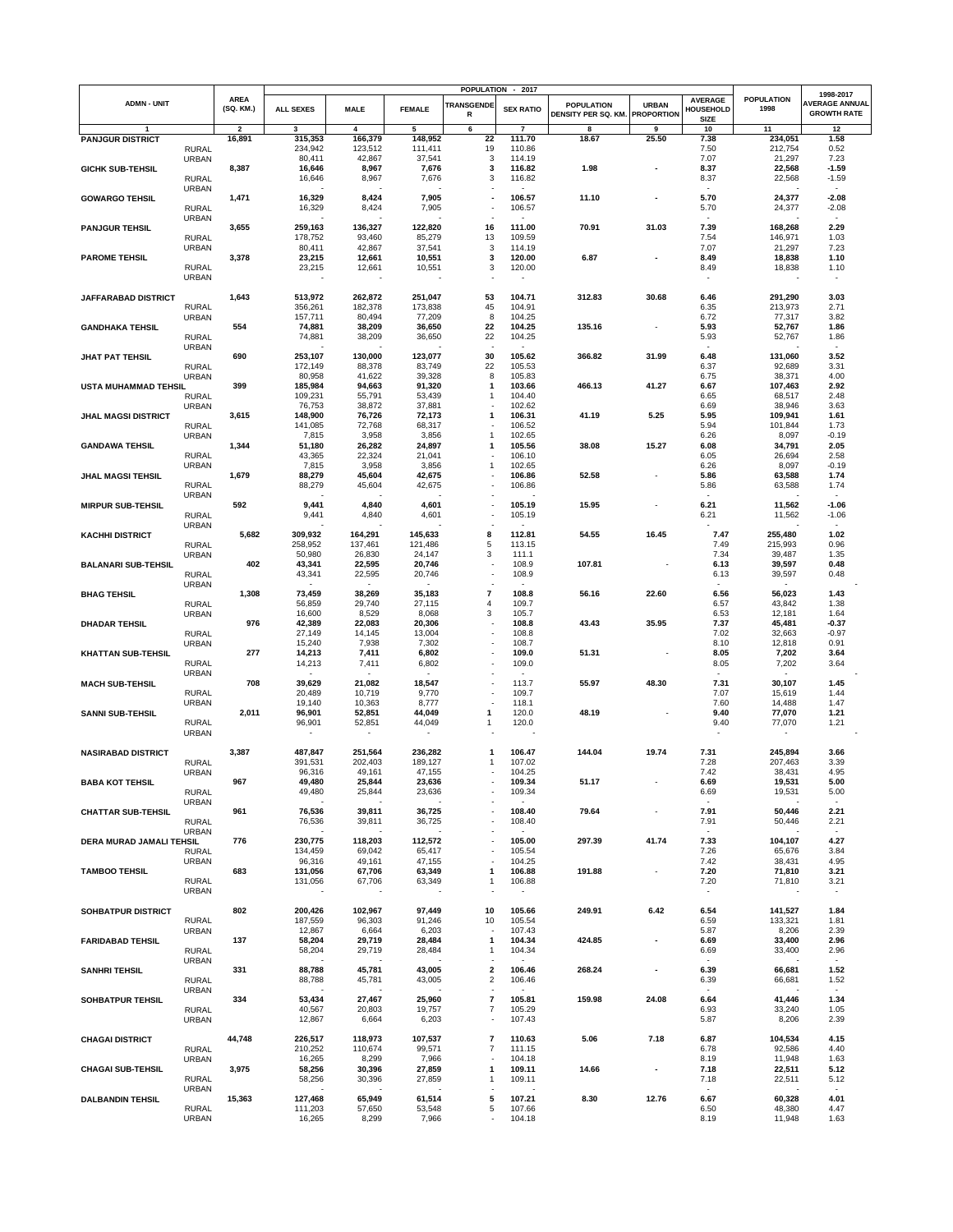|                              |                              |                          |                     |                     |                          |                          | POPULATION - 2017 |                                          |                                   |                                            |                           | 1998-2017                                   |
|------------------------------|------------------------------|--------------------------|---------------------|---------------------|--------------------------|--------------------------|-------------------|------------------------------------------|-----------------------------------|--------------------------------------------|---------------------------|---------------------------------------------|
| <b>ADMN - UNIT</b>           |                              | <b>AREA</b><br>(SQ. KM.) | <b>ALL SEXES</b>    | <b>MALE</b>         | <b>FEMALE</b>            | <b>TRANSGENDE</b><br>R   | <b>SEX RATIO</b>  | <b>POPULATION</b><br>DENSITY PER SQ. KM. | <b>URBAN</b><br><b>PROPORTION</b> | <b>AVERAGE</b><br>HOUSEHOLD<br><b>SIZE</b> | <b>POPULATION</b><br>1998 | <b>AVERAGE ANNUAL</b><br><b>GROWTH RATE</b> |
| <b>NOKUNDI SUB-TEHSIL</b>    |                              | $\overline{\mathbf{2}}$  | 3                   | 4                   | 5                        | 6                        | $\overline{7}$    | 8                                        | 9                                 | 10                                         | 11                        | 12                                          |
|                              | <b>RURAL</b>                 | 16,092                   | 22,283<br>22,283    | 11,851<br>11,851    | 10,432<br>10,432         | $\overline{\phantom{a}}$ | 113.60<br>113.60  | 1.38                                     |                                   | 6.42<br>6.42                               | 14,029<br>14,029          | 2.46<br>2.46                                |
|                              | <b>URBAN</b>                 |                          |                     |                     |                          |                          | 0.00              |                                          |                                   |                                            |                           | - 1                                         |
| <b>TAFTAN SUB-TEHSIL</b>     | <b>RURAL</b>                 | 9,318                    | 18,510<br>18,510    | 10,777<br>10,777    | 7,732<br>7,732           | 1<br>1                   | 139.38<br>139.38  | 1.99                                     |                                   | 8.14<br>8.14                               | 7,666<br>7,666            | 4.74<br>4.74                                |
| KILLA ABDULLAH DISTRICT      | <b>URBAN</b>                 | 4,894                    | 758,354             | 399,299             | 359,051                  | 4                        | 111.21            | 154.96                                   | 19.69                             | $\overline{\phantom{a}}$<br>7.55           | 360,724                   | $\sim$<br>3.98                              |
|                              | <b>RURAL</b>                 |                          | 609,024             | 320,317             | 288,704                  | 3                        | 110.95            |                                          |                                   | 7.55                                       | 303,932                   | 3.72                                        |
|                              | <b>URBAN</b>                 |                          | 149,330             | 78,982              | 70,347                   | 1                        | 112.27            |                                          |                                   | 7.57                                       | 56,792                    | 5.21                                        |
| <b>CHAMAN TEHSIL</b>         |                              | 1,341                    | 434,561             | 229,749             | 204,811                  | 1                        | 112.18            | 324.06                                   | 28.35                             | 8.27                                       | 151,854                   | 5.68                                        |
|                              | <b>RURAL</b><br><b>URBAN</b> |                          | 311,355<br>123,206  | 164,656<br>65,093   | 146,699<br>58,112        | -1                       | 112.24<br>112.01  |                                          |                                   | 8.49<br>7.78                               | 95,062<br>56,792          | 6.43<br>4.15                                |
| <b>DOBANDI SUB-TEHSIL</b>    |                              | 1,604                    | 61,741              | 33,936              | 27,804                   | 1                        | 122.05            | 38.49                                    |                                   | 7.48                                       | 31,050                    | 3.68                                        |
|                              | <b>RURAL</b>                 |                          | 61,741              | 33,936              | 27,804                   | 1                        | 122.05            |                                          |                                   | 7.48                                       | 31,050                    | 3.68                                        |
|                              | <b>URBAN</b>                 |                          |                     |                     |                          |                          |                   |                                          |                                   |                                            |                           |                                             |
| <b>GULISTAN TEHSIL</b>       | <b>RURAL</b>                 | 1,536                    | 114,984<br>114,984  | 59,793<br>59,793    | 55,190<br>55,190         | 1<br>$\mathbf{1}$        | 108.34<br>108.34  | 74.86                                    |                                   | 6.98<br>6.98                               | 66,883<br>66,883          | 2.89<br>2.89                                |
|                              | <b>URBAN</b>                 |                          |                     |                     |                          |                          |                   |                                          |                                   |                                            |                           |                                             |
| KILLA ABDULLAH TEHSIL        |                              | 413                      | 147,068             | 75,821              | 71,246                   | $\mathbf{1}$             | 106.42            | 356.10                                   | 17.76                             | 6.40                                       | 110,937                   | 1.49                                        |
|                              | <b>RURAL</b>                 |                          | 120,944             | 61,932              | 59,011                   | -1                       | 104.95            |                                          |                                   | 6.34                                       | 110,937                   | 0.45                                        |
|                              | <b>URBAN</b>                 |                          | 26,124              | 13,889              | 12,235                   |                          | 113.52            |                                          |                                   | 6.70                                       |                           | $\overline{\phantom{a}}$                    |
| <b>NUSHKI DISTRICT</b>       |                              | 5,797                    | 178,947             | 92,571              | 86,373                   | 3                        | 107.18            | 30.87                                    | 25.93                             | 7.88                                       | 98,030                    | 3.21                                        |
|                              | <b>RURAL</b>                 |                          | 132,551             | 68,290              | 64,258                   | 3                        | 106.27            |                                          |                                   | 7.78                                       | 74,082                    | 3.10                                        |
|                              | <b>URBAN</b>                 |                          | 46,396              | 24,281              | 22,115                   | $\overline{\phantom{a}}$ | 109.79            |                                          |                                   | 8.19                                       | 23,948                    | 3.54                                        |
| <b>NUSHKI TEHSIL</b>         | <b>RURAL</b>                 | 5,797                    | 178,947<br>132,551  | 92,571<br>68,290    | 86,373<br>64,258         | 3<br>3                   | 107.18<br>106.27  | 30.87                                    | 25.93                             | 7.88<br>7.78                               | 98,030<br>74,082          | 3.21<br>3.10                                |
|                              | <b>URBAN</b>                 |                          | 46,396              | 24,281              | 22,115                   |                          | 109.79            |                                          |                                   | 8.19                                       | 23,948                    | 3.54                                        |
|                              |                              |                          |                     |                     |                          |                          |                   |                                          |                                   |                                            |                           |                                             |
| <b>PISHIN DISTRICT</b>       |                              | 6,218                    | 736,903             | 380,615             | 356,227                  | 61                       | 106.85            | 118.51                                   | 19.38                             | 5.81                                       | 376,728                   | 3.59                                        |
|                              | <b>RURAL</b><br><b>URBAN</b> |                          | 594,107<br>142,796  | 307,807<br>72,808   | 286,270<br>69,957        | 30<br>31                 | 107.52<br>104.08  |                                          |                                   | 5.84<br>5.66                               | 353,773<br>22,955         | 2.76<br>10.08                               |
| <b>BARSHORE SUB-TEHSIL</b>   |                              | 2,474                    | 103,423             | 52,620              | 50,802                   | 1                        | 103.58            | 41.80                                    |                                   | 5.97                                       | 95,132                    | 0.44                                        |
|                              | <b>RURAL</b>                 |                          | 103,423             | 52,620              | 50,802                   | 1                        | 103.58            |                                          |                                   | 5.97                                       | 95,132                    | 0.44                                        |
|                              | <b>URBAN</b>                 |                          |                     |                     |                          |                          |                   |                                          |                                   |                                            |                           |                                             |
| <b>HURRAM ZAI SUB-TEHSIL</b> |                              | 418                      | 132,102<br>102,700  | 68,415              | 63,679                   | 8                        | 107.44            | 316.03                                   | 22.26                             | 5.64                                       | 58,093                    | 4.41                                        |
|                              | <b>RURAL</b><br><b>URBAN</b> |                          | 29,402              | 53,635<br>14,780    | 49,057<br>14,622         | 8                        | 109.33<br>101.08  |                                          |                                   | 5.58<br>5.88                               | 58,093                    | 3.04                                        |
| <b>KAREZAT SUB-TEHSIL</b>    |                              | 2,044                    | 137,466             | 71,584              | 65,854                   | 28                       | 108.70            | 67.25                                    | 29.10                             | 6.02                                       | 63,375                    | 4.15                                        |
|                              | <b>RURAL</b>                 |                          | 97,469              | 51,149              | 46,315                   | 5                        | 110.44            |                                          |                                   | 6.15                                       | 63,375                    | 2.29                                        |
|                              | <b>URBAN</b>                 |                          | 39,997              | 20,435              | 19,539                   | 23<br>20                 | 104.59            |                                          |                                   | 5.74                                       |                           | $\sim$<br>4.58                              |
| <b>PISHIN TEHSIL</b>         | <b>RURAL</b>                 | 1,199                    | 307,610<br>272,063  | 159,214<br>140,788  | 148,376<br>131,260       | 15                       | 107.30<br>107.26  | 256.56                                   | 11.56                             | 5.78<br>5.78                               | 131,261<br>108,306        | 4.96                                        |
|                              | <b>URBAN</b>                 |                          | 35,547              | 18,426              | 17,116                   | 5                        | 107.65            |                                          |                                   | 5.81                                       | 22,955                    | 2.32                                        |
| <b>SARANAN TEHSIL</b>        |                              | 83                       | 56,302              | 28,782              | 27,516                   | 4                        | 104.60            | 678.34                                   | 67.23                             | 5.56                                       | 28,867                    | 3.57                                        |
|                              | <b>RURAL</b>                 |                          | 18,452              | 9,615               | 8,836                    | $\mathbf{1}$             | 108.82            |                                          |                                   | 6.20                                       | 28,867                    | $-2.32$                                     |
| <b>QUETTA DISTRICT</b>       | <b>URBAN</b>                 | 3,447                    | 37,850<br>2,269,473 | 19,167<br>1,190,476 | 18,680<br>1,078,718      | 3<br>279                 | 102.61<br>110.36  | 658.39                                   | 44.04                             | 5.29<br>7.97                               | 774,547                   | 5.81                                        |
|                              | <b>RURAL</b>                 |                          | 1,270,088           | 662,457             | 607,494                  | 137                      | 109.05            |                                          |                                   | 8.32                                       | 209,410                   | 9.93                                        |
|                              | <b>URBAN</b>                 |                          | 999,385             | 528,019             | 471,224                  | 142                      | 112.05            |                                          |                                   | 7.56                                       | 565,137                   | 3.04                                        |
| PANJ PAI SUB-TEHSIL          |                              | 1,205                    | 19,011              | 9,723               | 9,287                    | $\mathbf{1}$             | 104.69            | 15.78                                    |                                   | 8.17                                       | 15,139                    | 1.20                                        |
|                              | <b>RURAL</b>                 |                          | 19,011              | 9,723               | 9,287<br>$\sim$          | $\mathbf{1}$             | 104.69            |                                          |                                   | 8.17                                       | 15,139                    | 1.20                                        |
| <b>QUETTA CITY TEHSIL</b>    | <b>URBAN</b>                 | 779                      | 1,722,746           | 903,729             | 818,823                  | 194                      | 110.37            | 2211.48                                  | 58.01                             | 8.09                                       | 638,896                   | 5.35                                        |
|                              | <b>RURAL</b>                 |                          | 723,361             | 375,710             | 347,599                  | 52                       | 108.09            |                                          |                                   | 8.96                                       | 73,759                    | 12.74                                       |
|                              | <b>URBAN</b>                 |                          | 999,385             | 528,019             | 471,224                  | 142                      | 112.05            |                                          |                                   | 7.56                                       | 565,137                   | 3.04                                        |
| <b>QUETTA SADDAR TEHSIL</b>  |                              | 1,463                    | 527,716<br>527,716  | 277,024             | 250,608<br>250,608       | 84                       | 110.54<br>110.54  | 360.71                                   |                                   | 7.59                                       | 120,512<br>120,512        | 8.07                                        |
|                              | <b>RURAL</b><br><b>URBAN</b> |                          |                     | 277,024             | $\overline{\phantom{a}}$ | 84                       |                   |                                          |                                   | 7.59                                       |                           | 8.07                                        |
|                              |                              |                          |                     |                     |                          |                          |                   |                                          |                                   |                                            |                           |                                             |
| <b>DERA BUGTI DISTRICT</b>   |                              | 10,160                   | 313,110             | 165,056             | 148,053                  | 1                        | 111.48            | 30.82                                    | 32.05                             | 6.65                                       | 181,310                   | 2.91                                        |
|                              | <b>RURAL</b><br><b>URBAN</b> |                          | 212,745<br>100,365  | 113,032<br>52,024   | 99,712<br>48,341         | -1                       | 113.36<br>107.62  |                                          |                                   | 6.54<br>6.90                               | 165,815<br>15,495         | 1.32<br>10.31                               |
| <b>BAIKER SUB-TEHSIL</b>     |                              | 258                      | 19,497              | 10,583              | 8,914                    |                          | 118.72            | 75.57                                    |                                   | 7.18                                       | 5,305                     | 7.08                                        |
|                              | <b>RURAL</b>                 |                          | 19,497              | 10,583              | 8,914                    |                          | 118.72            |                                          |                                   | 7.18                                       | 5,305                     | 7.08                                        |
|                              | URBAN                        |                          |                     |                     |                          |                          |                   |                                          |                                   |                                            |                           |                                             |
| <b>DERA BUGTI TEHSIL</b>     |                              | 927                      | 48,415<br>20,790    | 25,422<br>10,932    | 22,993<br>9,858          |                          | 110.56<br>110.89  | 52.23                                    | 57.06                             | 6.54<br>6.25                               | 32,403<br>16,908          | 2.13<br>1.09                                |
|                              | <b>RURAL</b><br><b>URBAN</b> |                          | 27,625              | 14,490              | 13,135                   |                          | 110.32            |                                          |                                   | 6.79                                       | 15,495                    | 3.08                                        |
| <b>LOTI TEHSIL</b>           |                              | 803                      | 18,058              | 9,963               | 8,095                    |                          | 123.08            | 22.49                                    |                                   | 6.98                                       | 8,491                     | 4.04                                        |
|                              | <b>RURAL</b>                 |                          | 18,058              | 9,963               | 8,095                    |                          | 123.08            |                                          |                                   | 6.98                                       | 8,491                     | 4.04                                        |
|                              | <b>URBAN</b>                 | 957                      | 27,265              | 13,216              | 14,049                   |                          | 94.07             | 28.49                                    | ٠                                 | $\overline{\phantom{a}}$<br>7.25           | 19,504                    | 1.78                                        |
| <b>MALAM SUB-TEHSIL</b>      | <b>RURAL</b>                 |                          | 27,265              | 13,216              | 14,049                   |                          | 94.07             |                                          |                                   | 7.25                                       | 19,504                    | 1.78                                        |
|                              | <b>URBAN</b>                 |                          |                     |                     |                          |                          |                   |                                          |                                   | $\sim$                                     |                           | $\sim$                                      |
| PHELAWAGH TEHSIL             |                              | 205                      | 28,054              | 13,931              | 14,123                   |                          | 98.64             | 136.85                                   |                                   | 7.16                                       | 11,760                    | 4.67                                        |
|                              | <b>RURAL</b>                 |                          | 28,054              | 13,931              | 14,123                   |                          | 98.64             |                                          |                                   | 7.16                                       | 11,760                    | 4.67                                        |
| PIR KOH SUB-TEHSIL           | <b>URBAN</b>                 | 1,619                    | 40,629              | 21,937              | 18,692                   |                          | 117.36            | 25.10                                    |                                   | 5.74                                       | 27,448                    | 2.08                                        |
|                              | <b>RURAL</b>                 |                          | 40,629              | 21,937              | 18,692                   |                          | 117.36            |                                          |                                   | 5.74                                       | 27,448                    | 2.08                                        |
|                              | <b>URBAN</b>                 |                          |                     |                     |                          |                          |                   |                                          |                                   |                                            |                           |                                             |
| SANGSILLAH SUB-TEHSIL        |                              | 1,533                    | 10,217              | 5,435               | 4,781                    | 1                        | 113.68            | 6.66                                     |                                   | 6.69                                       | 13,700                    | $-1.53$                                     |
|                              | RURAL                        |                          | 10,217              | 5,435               | 4,781                    | 1                        | 113.68            |                                          |                                   | 6.69                                       | 13,700                    | $-1.53$                                     |
| <b>SUI TEHSIL</b>            | <b>URBAN</b>                 | 3,858                    | 120,975             | 64,569              | 56,406                   |                          | 114.47            | 31.36                                    | 60.13                             | 6.69                                       | 62,699                    | 3.51                                        |
|                              | <b>RURAL</b>                 |                          | 48,235              | 27,035              | 21,200                   |                          | 127.52            |                                          |                                   | 6.32                                       | 62,699                    | $-1.37$                                     |
|                              | <b>URBAN</b>                 |                          | 72,740              | 37,534              | 35,206                   | ٠                        | 106.61            |                                          |                                   | 6.94                                       |                           | $\overline{\phantom{a}}$                    |
|                              |                              |                          |                     |                     |                          |                          |                   |                                          |                                   |                                            |                           |                                             |
| <b>HARNAI DISTRICT</b>       |                              | 2,492                    | 97,052              | 51,964              | 45,069                   | 19                       | 115.30            | 38.95                                    | 25.31                             | 5.60                                       | 76,652                    | 1.25                                        |
|                              | <b>RURAL</b>                 |                          | 72,490              | 38,123              | 34,354                   | 13                       | 110.97            |                                          |                                   | 5.57                                       | 67,293                    | 0.39                                        |
|                              | <b>URBAN</b>                 |                          | 24,562              | 13,841              | 10,715                   | 6                        | 129.17            |                                          |                                   | 5.69                                       | 9,359                     | 5.20                                        |
| <b>HARNAI TEHSIL</b>         |                              | 259                      | 64,056              | 33,704              | 30,336                   | 16<br>12                 | 111.10            | 247.32                                   | 20.77                             | 5.70                                       | 51,482                    | 1.15<br>0.98                                |
|                              | <b>RURAL</b><br><b>URBAN</b> |                          | 50,753<br>13,303    | 26,754<br>6,950     | 23,987<br>6,349          | 4                        | 111.54<br>109.47  |                                          |                                   | 5.62<br>6.02                               | 42,123<br>9,359           | 1.86                                        |
| KHOAST SUB-TEHSIL            |                              | 1,619                    | 12,279              | 6,407               | 5,872                    |                          | 109.11            | 7.58                                     |                                   | 5.78                                       | 9,908                     | 1.13                                        |
|                              | <b>RURAL</b>                 |                          | 12,279              | 6,407               | 5,872                    | $\overline{\phantom{a}}$ | 109.11            |                                          |                                   | 5.78                                       | 9,908                     | 1.13                                        |
|                              | URBAN                        |                          |                     |                     |                          |                          |                   |                                          |                                   |                                            |                           | $\overline{\phantom{a}}$                    |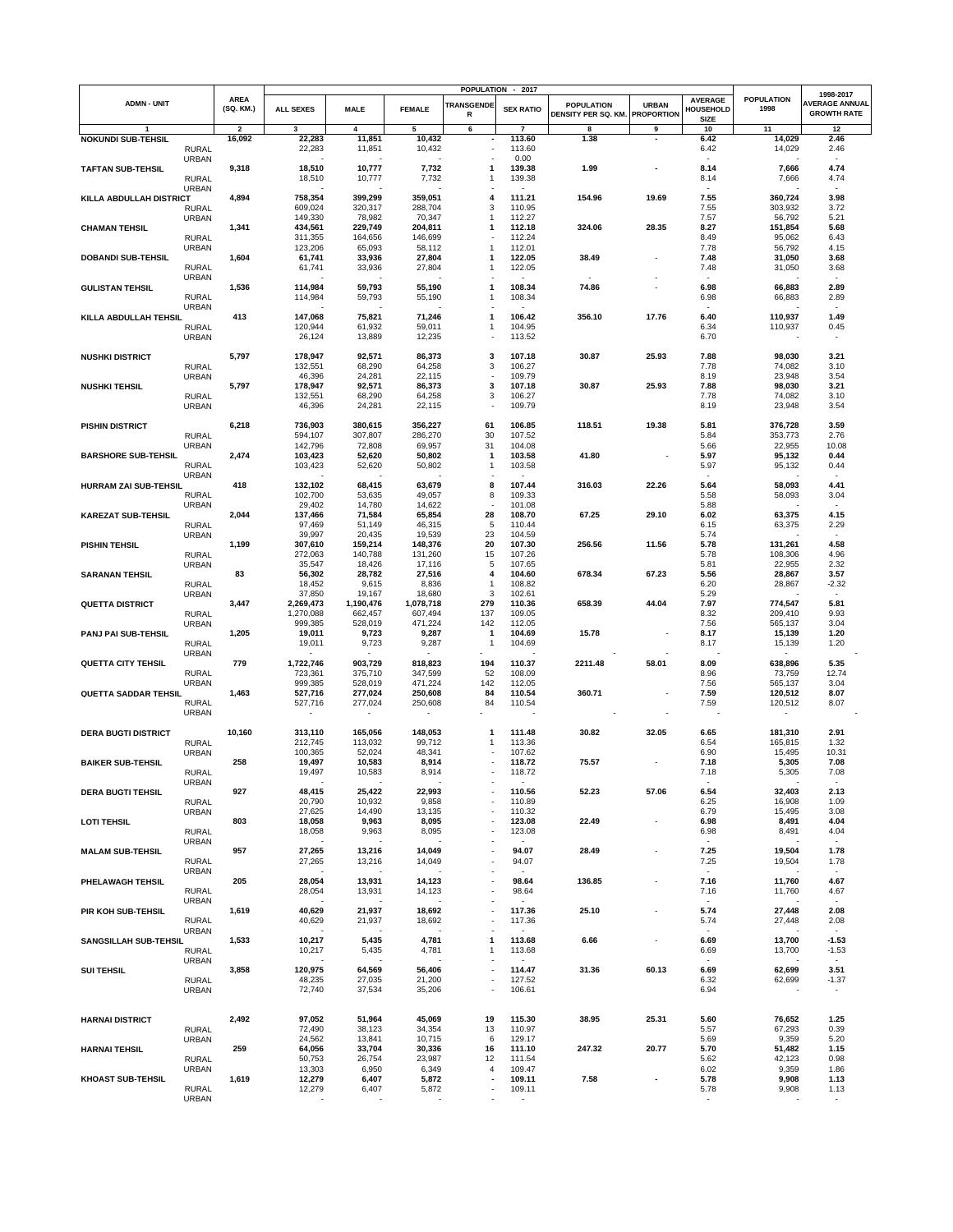|                            |                              |                                |                         |                    |                          |                                  | POPULATION - 2017                  |                     |                   |                             |                           | 1998-2017                        |
|----------------------------|------------------------------|--------------------------------|-------------------------|--------------------|--------------------------|----------------------------------|------------------------------------|---------------------|-------------------|-----------------------------|---------------------------|----------------------------------|
| <b>ADMN - UNIT</b>         |                              | <b>AREA</b><br>(SQ. KM.)       | <b>ALL SEXES</b>        | <b>MALE</b>        | <b>FEMALE</b>            | <b>TRANSGENDE</b>                | <b>SEX RATIO</b>                   | <b>POPULATION</b>   | <b>URBAN</b>      | <b>AVERAGE</b><br>HOUSEHOLD | <b>POPULATION</b><br>1998 | <b>AVERAGE ANNUAL</b>            |
|                            |                              |                                |                         |                    |                          | R                                |                                    | DENSITY PER SQ. KM. | <b>PROPORTION</b> | <b>SIZE</b>                 |                           | <b>GROWTH RATE</b>               |
| <b>SHAHRIG TEHSIL</b>      |                              | $\overline{\mathbf{2}}$<br>614 | 3<br>20,717             | 4<br>11,853        | 5<br>8,861               | 6<br>3                           | $\overline{7}$<br>133.77           | 8<br>33.74          | 9<br>54.35        | 10<br>5.22                  | 11<br>15,262              | 12<br>1.62                       |
|                            | <b>RURAL</b>                 |                                | 9,458                   | 4,962              | 4,495                    | $\mathbf{1}$                     | 110.39                             |                     |                   | 5.08                        | 15,262                    | $-2.48$                          |
|                            | <b>URBAN</b>                 |                                | 11,259                  | 6,891              | 4,366                    | $\overline{\mathbf{c}}$          | 157.83                             |                     |                   | 5.35                        |                           | $\overline{\phantom{a}}$         |
| KOHLU DISTRICT             |                              | 7,610                          | 213,933                 | 112,124            | 101,809                  |                                  | 110.13                             | 28.11               | 8.15              | 7.98                        | 99,846                    | 4.08                             |
|                            | <b>RURAL</b>                 |                                | 196,490                 | 103,123            | 93,367                   |                                  | 110.45                             |                     |                   | 7.99                        | 90,181                    | 4.18                             |
| <b>GRISANI SUB-TEHSIL</b>  | <b>URBAN</b>                 | 174                            | 17,443<br>17,027        | 9,001<br>9,359     | 8,442<br>7,668           | ÷                                | 106.62<br>122.05                   | 97.86               | $\blacksquare$    | 7.87<br>7.72                | 9,665<br>4,057            | 3.15<br>7.83                     |
|                            | <b>RURAL</b>                 |                                | 17,027                  | 9,359              | 7,668                    |                                  | 122.05                             |                     |                   | 7.72                        | 4,057                     | 7.83                             |
|                            | <b>URBAN</b>                 |                                |                         |                    |                          |                                  |                                    |                     |                   |                             |                           |                                  |
| <b>KAHAN TEHSIL</b>        | <b>RURAL</b>                 | 3,754                          | 73,833<br>73,833        | 36,485<br>36,485   | 37,348<br>37,348         |                                  | 97.69<br>97.69                     | 19.67               |                   | 11.06<br>11.06              | 26,765<br>26,765          | 5.48<br>5.48                     |
|                            | <b>URBAN</b>                 |                                |                         |                    |                          |                                  |                                    |                     |                   |                             |                           |                                  |
| KOHLU TEHSIL               |                              | 231                            | 45,152                  | 23,624             | 21,528                   |                                  | 109.74                             | 195.46              | 38.63             | 6.57                        | 26,702                    | 2.80                             |
|                            | <b>RURAL</b><br><b>URBAN</b> |                                | 27,709<br>17,443        | 14,623<br>9,001    | 13,086<br>8,442          | ٠                                | 111.75<br>106.62                   |                     |                   | 5.97<br>7.87                | 17,037<br>9,665           | 2.59<br>3.15                     |
| <b>MAWAND TEHSIL</b>       |                              | 2,915                          | 41,516                  | 22,480             | 19,036                   |                                  | 118.09                             | 14.24               |                   | 6.37                        | 24,056                    | 2.91                             |
|                            | <b>RURAL</b><br><b>URBAN</b> |                                | 41,516                  | 22,480             | 19,036                   |                                  | 118.09                             |                     |                   | 6.37                        | 24,056                    | 2.91<br>$\sim$                   |
| <b>TAMBOO TEHSIL</b>       |                              | 536                            | 36,405                  | 20,176             | 16,229                   |                                  | 124.32                             | 67.92               |                   | 8.17                        | 18,266                    | 3.69                             |
|                            | <b>RURAL</b>                 |                                | 36,405                  | 20,176             | 16,229                   |                                  | 124.32                             |                     |                   | 8.17                        | 18,266                    | 3.69                             |
|                            | <b>URBAN</b>                 |                                | $\sim$ $\sim$           |                    |                          |                                  |                                    |                     |                   | $\overline{\phantom{a}}$    |                           | $\overline{\phantom{a}}$         |
| <b>SIBI DISTRICT</b>       |                              | 7,121                          | 179,751                 | 94,723             | 85,009                   | 19                               | 111.43                             | 25.24               | 35.98             | 6.41                        | 136,322                   | 1.46                             |
|                            | <b>RURAL</b>                 |                                | 115,077                 | 61,043             | 54,029                   | 5<br>14                          | 112.98                             |                     |                   | 6.04                        | 87,855                    | 1.43<br>1.53                     |
| KOT MANDAI SUB-TEHSIL      | <b>URBAN</b>                 | 1,977                          | 64,674<br>7,583         | 33,680<br>4,032    | 30,980<br>3,551          |                                  | 108.72<br>113.55                   | 3.84                |                   | 7.19<br>6.02                | 48,467<br>8,057           | $-0.32$                          |
|                            | <b>RURAL</b>                 |                                | 7,583                   | 4,032              | 3,551                    |                                  | 113.55                             |                     |                   | 6.02                        | 8,057                     | $-0.32$                          |
|                            | <b>URBAN</b>                 | 1,817                          | 44,490                  | 23,211             | 21,278                   | 1                                | 109.08                             | 24.49               |                   | 5.91                        | 32,576                    | 1.65                             |
| <b>LEHRITEHSIL</b>         | <b>RURAL</b>                 |                                | 44,490                  | 23,211             | 21,278                   | $\mathbf{1}$                     | 109.08                             |                     |                   | 5.91                        | 32,576                    | 1.65                             |
|                            | <b>URBAN</b>                 |                                |                         |                    | $\sim$                   |                                  |                                    |                     |                   |                             |                           |                                  |
| <b>SANGAN SUB-TEHSIL</b>   | <b>RURAL</b>                 | 1,378                          | 2,665<br>2,665          | 1,441<br>1,441     | 1,223<br>1,223           | 1<br>1                           | 117.83<br>117.83                   | 1.93                |                   | 8.20<br>8.20                | 3,024<br>3,024            | -0.66<br>$-0.66$                 |
|                            | <b>URBAN</b>                 |                                |                         |                    | $\sim$                   |                                  |                                    |                     |                   |                             | $\sim$                    |                                  |
| SIBI TEHSIL                |                              | 1,949                          | 125,013                 | 66,039             | 58,957                   | 17                               | 112.01                             | 64.14               | 51.73             | 6.60                        | 92,665                    | 1.59                             |
|                            | <b>RURAL</b><br><b>URBAN</b> |                                | 60,339<br>64,674        | 32,359<br>33,680   | 27,977<br>30,980         | 3<br>14                          | 115.66<br>108.72                   |                     |                   | 6.06<br>7.19                | 44,198<br>48,467          | 1.65<br>1.53                     |
|                            |                              |                                |                         |                    |                          |                                  |                                    |                     |                   |                             |                           |                                  |
| <b>ZIARAT DISTRICT</b>     |                              | 3,301                          | 160,095<br>156,703      | 82,161             | 77,912                   | 22                               | 105.45                             | 48.50               | 2.12              | 5.52                        | 80,748                    | 3.66                             |
|                            | <b>RURAL</b><br><b>URBAN</b> |                                | 3,392                   | 80,475<br>1,686    | 76,206<br>1,706          | 22<br>$\overline{\phantom{a}}$   | 105.60<br>98.83                    |                     |                   | 5.53<br>4.91                | 80,112<br>636             | 3.59<br>9.19                     |
| <b>SINJAWI SUB-TEHSIL</b>  |                              | 1,812                          | 92,497                  | 48,070             | 44,413                   | 14                               | 108.23                             | 51.05               |                   | 5.88                        | 47,408                    | 3.57                             |
|                            | <b>RURAL</b><br><b>URBAN</b> |                                | 92,497                  | 48,070             | 44,413                   | 14                               | 108.23                             |                     |                   | 5.88                        | 47,408                    | 3.57                             |
| <b>ZIARAT TEHSIL</b>       |                              | 1,489                          | 67,598                  | 34,091             | 33,499                   | 8                                | 101.77                             | 45.40               | 5.02              | 5.08                        | 33,340                    | 3.78                             |
|                            | <b>RURAL</b>                 |                                | 64,206                  | 32,405             | 31,793                   | 8                                | 101.92                             |                     |                   | 5.09                        | 32,704                    | 3.61                             |
|                            | <b>URBAN</b>                 |                                | 3,392                   | 1,686              | 1,706                    | $\overline{\phantom{a}}$         | 98.83                              |                     |                   | 4.91                        | 636                       | 9.19                             |
|                            |                              |                                |                         |                    |                          |                                  |                                    |                     |                   |                             |                           |                                  |
| <b>BARKHAN DISTRICT</b>    |                              | 3,514                          | 171,025                 | 89,911             | 81,100                   | 14                               | 110.86                             | 48.67               | 7.13              | 6.55                        | 103,545                   | 2.67                             |
|                            | <b>RURAL</b><br><b>URBAN</b> |                                | 158,824<br>12,201       | 83,576<br>6,335    | 75,237<br>5,863          | 11<br>3                          | 111.08<br>108.05                   |                     |                   | 6.49<br>7.40                | 95,875<br>7,670           | 2.69<br>2.47                     |
| <b>BARKHAN TEHSIL</b>      |                              | 3,514                          | 171,025                 | 89,911             | 81,100                   | 14                               | 110.86                             | 48.67               | 7.13              | 6.55                        | 103,545                   | 2.67                             |
|                            | <b>RURAL</b><br><b>URBAN</b> |                                | 158,824<br>12,201       | 83,576<br>6,335    | 75,237<br>5,863          | 11<br>3                          | 111.08<br>108.05                   |                     |                   | 6.49<br>7.40                | 95,875<br>7,670           | 2.69<br>2.47                     |
|                            |                              |                                |                         |                    |                          |                                  |                                    |                     |                   |                             |                           |                                  |
|                            |                              |                                |                         |                    |                          |                                  |                                    |                     |                   |                             |                           |                                  |
| KILLA SAIFULLAH DISTRICT   | <b>RURAL</b>                 | 6,831                          | 342,932<br>279,639      | 181,806<br>148,613 | 161,121<br>131,021       | 5<br>5                           | 112.84<br>113.43                   | 50.20               | 18.46             | 6.43<br>6.43                | 193,553<br>168,254        | 3.05<br>2.70                     |
|                            | URBAN                        |                                | 63,293                  | 33,193             | 30,100                   |                                  | 110.28                             |                     |                   | 6.41                        | 25,299                    | 4.94                             |
| <b>BADINI SUB-TEHSIL</b>   |                              | Ĭ.                             | 15,345                  | 8,720              | 6,625                    |                                  | 131.62                             |                     |                   | 6.89                        | 6,583                     | 4.55                             |
|                            | <b>RURAL</b><br><b>URBAN</b> |                                | 15,345                  | 8,720              | 6,625                    |                                  | 131.62                             |                     |                   | 6.89                        | 6,583                     | 4.55                             |
| KAN MEHTARZAI SUB-TEHSIL   |                              |                                | 33,242                  | 17,462             | 15,780                   | ٠                                | 110.66                             |                     |                   | 6.13                        | 24,168                    | 1.69                             |
|                            | RURAL<br><b>URBAN</b>        |                                | 33,242                  | 17,462             | 15,780                   |                                  | 110.66                             |                     |                   | 6.13                        | 24,168                    | 1.69                             |
| KILLA SAIFULLAH TEHSIL     |                              | 4,386                          | 132,346                 | 70,181             | 62,160                   | 5                                | 112.90                             | 30.17               | 26.34             | 6.68                        | 63,472                    | 3.94                             |
|                            | RURAL                        |                                | 97,481                  | 51,840             | 45,636                   | 5                                | 113.59                             |                     |                   | 6.69                        | 55,343                    | 3.02                             |
| <b>LOIBAND TEHSIL</b>      | <b>URBAN</b>                 | ä,                             | 34,865<br>27,962        | 18,341<br>14,875   | 16,524<br>13,087         | $\blacksquare$<br>٠              | 111.00<br>113.66                   |                     | $\blacksquare$    | 6.64<br>6.68                | 8,129<br>25,791           | 7.95<br>0.43                     |
|                            | <b>RURAL</b>                 |                                | 27,962                  | 14,875             | 13,087                   |                                  | 113.66                             |                     |                   | 6.68                        | 25,791                    | 0.43                             |
|                            | URBAN                        | $\blacksquare$                 | $\sim$ $\sim$<br>78,711 | 41,147             | 37,564                   | ÷                                | 109.54                             |                     | 36.12             | $\sim$<br>6.21              | 44,870                    | $\sim$<br>3.00                   |
| <b>MUSLIM BAGH TEHSIL</b>  | <b>RURAL</b>                 |                                | 50,283                  | 26,295             | 23,988                   | ÷                                | 109.62                             |                     |                   | 6.24                        | 27,700                    | 3.18                             |
|                            | URBAN                        |                                | 28,428                  | 14,852             | 13,576                   |                                  | 109.40                             |                     |                   | 6.16                        | 17,170                    | 2.68                             |
| SHINKI SUB-TEHSIL          | <b>RURAL</b>                 | 2,445                          | 55,326<br>55,326        | 29,421<br>29,421   | 25,905<br>25,905         |                                  | 113.57<br>113.57                   | 22.63               |                   | 6.15<br>6.15                | 28,669<br>28,669          | 3.51<br>3.51                     |
|                            | URBAN                        |                                | $\sim$ $\sim$           |                    |                          |                                  |                                    |                     |                   | $\overline{\phantom{a}}$    |                           | $\blacksquare$                   |
|                            |                              | 8,018                          | 397,423                 | 212,502            | 184,905                  | 16                               | 114.92                             | 49.57               | 16.33             | 7.00                        | 250,147                   | 2.46                             |
| <b>LORALAI DISTRICT</b>    | <b>RURAL</b>                 |                                | 332,532                 | 176,186            | 156,332                  | 14                               | 112.70                             |                     |                   | 7.02                        | 215,163                   | 2.31                             |
|                            | <b>URBAN</b>                 |                                | 64,891                  | 36,316             | 28,573                   | $\overline{c}$                   | 127.10                             |                     |                   | 6.91                        | 34,984                    | 3.30                             |
| <b>DUKI TEHSIL</b>         | <b>RURAL</b>                 | 4,233                          | 152,977<br>142,935      | 82,018<br>76,379   | 70,955<br>66,552         | 4<br>$\overline{4}$              | 115.59<br>114.77                   | 36.14               | 6.56              | 6.85<br>6.83                | 115,976<br>110,867        | 1.47<br>1.34                     |
|                            | <b>URBAN</b>                 |                                | 10,042                  | 5,639              | 4,403                    |                                  | 128.07                             |                     |                   | 7.27                        | 5,109                     | 3.61                             |
| <b>LORALAI\BORI TEHSIL</b> |                              | 2,203                          | 203,579                 | 108,863            | 94,710                   | 6                                | 114.94                             | 92.41               | 26.94             | 7.21                        | 102,426                   | 3.67                             |
|                            | <b>RURAL</b><br><b>URBAN</b> |                                | 148,730<br>54,849       | 78,186<br>30,677   | 70,540<br>24,170         | $\overline{4}$<br>$\overline{2}$ | 110.84<br>126.92                   |                     |                   | 7.34<br>6.85                | 72,551<br>29,875          | 3.84<br>3.24                     |
| <b>MEKHTAR SUB-TEHSIL</b>  |                              | 1,582                          | 40,867                  | 21,621             | 19,240                   | 6                                | 112.38                             | 25.83               | $\blacksquare$    | 6.62                        | 31,745                    | 1.34                             |
|                            | <b>RURAL</b><br><b>URBAN</b> |                                | 40,867                  | 21,621             | 19,240                   | 6                                | 112.38<br>$\overline{\phantom{a}}$ |                     |                   | 6.62                        | 31,745                    | 1.34<br>$\overline{\phantom{a}}$ |
|                            |                              |                                |                         |                    |                          |                                  |                                    |                     |                   |                             |                           |                                  |
| <b>MUSAKHEL DISTRICT</b>   |                              | 5,728                          | 167,243                 | 90,733             | 76,498                   | 12                               | 118.61                             | 29.20               | 8.45              | 6.78                        | 134,056                   | 1.17                             |
|                            | <b>RURAL</b><br><b>URBAN</b> |                                | 153,108<br>14,135       | 83,292<br>7,441    | 69,805<br>6,693          | 11<br>1                          | 119.32<br>111.18                   |                     |                   | 6.79<br>6.71                | 122,467<br>11,589         | 1.18<br>1.05                     |
| <b>DRUG TEHSIL</b>         |                              | 848                            | 37,599                  | 20,168             | 17,429                   | $\mathbf{2}$                     | 115.72                             | 44.34               |                   | 6.32                        | 28,638                    | 1.44                             |
|                            | <b>RURAL</b>                 |                                | 37,599<br>$\sim$        | 20,168<br>$\sim$   | 17,429<br>$\sim$         | $\overline{2}$                   | 115.72                             |                     |                   | 6.32                        | 28,638<br>$\sim$          | 1.44                             |
| <b>KINGRI TEHSIL</b>       | URBAN                        | 3,683                          | 31,339                  | 16,924             | 14,413                   | 2                                | 117.42                             | 8.51                |                   | 7.21                        | 24,822                    | 1.23                             |
|                            | <b>RURAL</b>                 |                                | 31,339                  | 16,924             | 14,413                   | $\overline{\mathbf{c}}$          | 117.42                             |                     |                   | 7.21                        | 24,822                    | 1.23                             |
|                            | <b>URBAN</b>                 |                                |                         |                    | $\overline{\phantom{a}}$ |                                  |                                    |                     |                   |                             |                           |                                  |